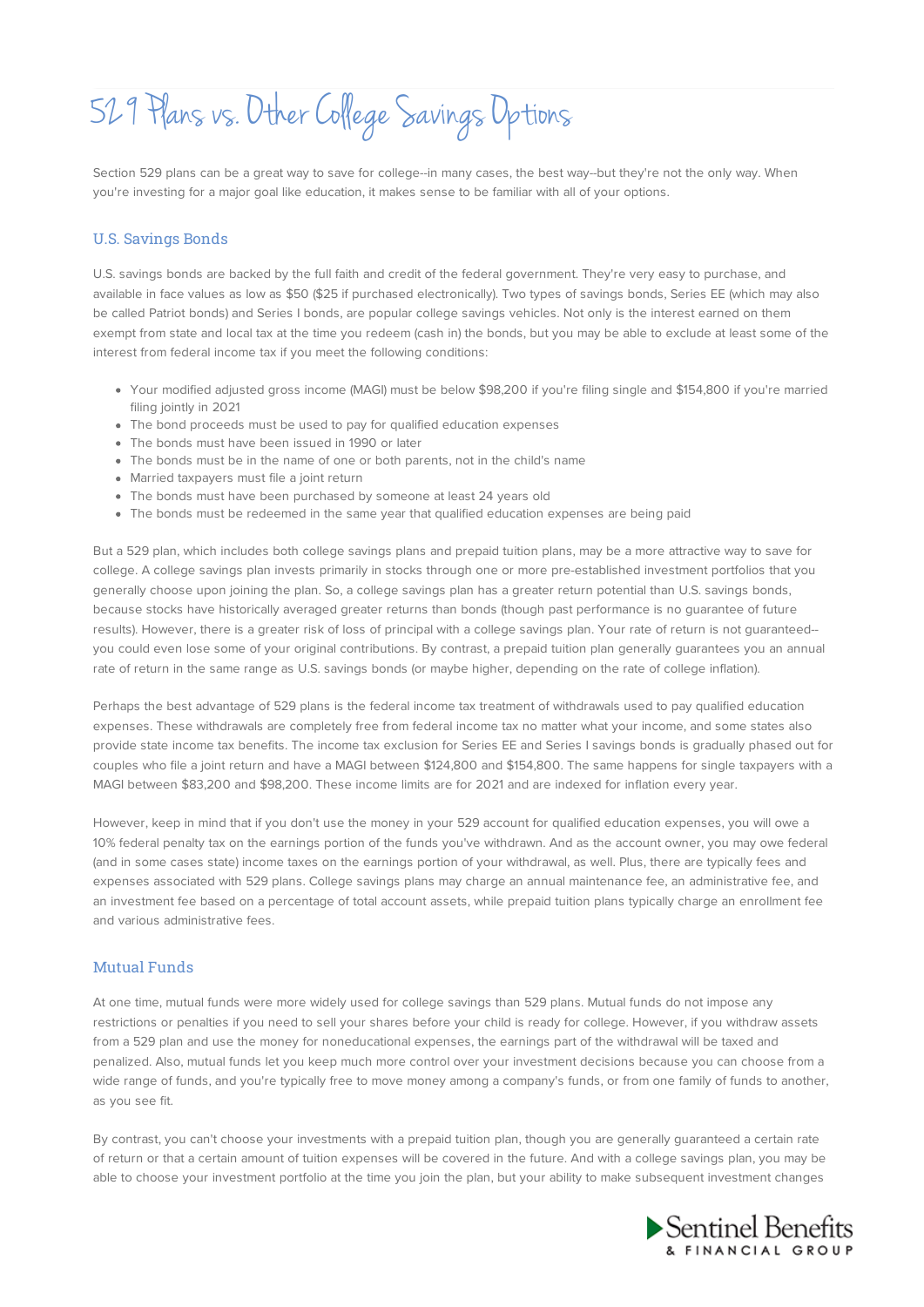is limited. Some plans may let you direct future contributions to a new investment portfolio, but it may be more difficult to redirect your existing contributions. However, states have the discretion to allow you to change the investment option for your existing contributions twice per calendar year or when you change the beneficiary. Check the rules of your plan for more details.

In the area of taxes, 529 plans trump mutual funds. The federal income tax treatment of 529 plans is a real benefit. You don't pay federal income taxes each year on the earnings within the 529 plan. And any withdrawals that you use to pay qualified higher education expenses will not be taxed on your federal income tax return. (But if you withdraw money for noneducational expenses, you'll owe income taxes on the earnings portion of the withdrawal, as well as a 10% federal penalty).

Tax-sheltered growth and tax-free withdrawals can be compelling reasons to invest in a 529 plan. In many cases, these tax features will outweigh the benefits of mutual funds. This is especially true when you consider how far taxes can cut into your mutual fund returns. You'll pay income tax every year on the income earned by your fund, even if that income is reinvested. And when you sell your shares, you'll pay capital gains tax on any gain in the value of your fund.

# Traditional and Roth IRAs

Traditional IRAs and Roth IRAs are retirement savings vehicles. However, because withdrawals for qualified higher education expenses are exempt from the 10% premature distribution tax (also called the early withdrawal penalty) that generally applies to withdrawals made before age 59½, some parents may decide to save for college within their IRAs. In order to be exempt from the premature distribution tax, any money you withdraw from your IRA must be used to pay the qualified higher education expenses of you or your spouse, or the children or grandchildren of you or your spouse.

However, even if you're exempt from the 10% premature distribution tax, some or all of the IRA money you withdraw may still be subject to ordinary federal (and possibly) state income tax. Also, any withdrawals for college expenses will reduce your retirement nest egg, so you may want to think carefully before tapping your retirement funds.

### Custodial Accounts

A custodial account holds assets in your child's name. A custodian (this can be you or someone else) manages the account and invests the money for your child until he or she is no longer a minor (18 or 21 in most states). At that point, the account terminates and your child has complete control over the funds. Many college-age children can handle this responsibility, but there's still a risk that your child might not use the money for college. But you don't have to worry about this with a 529 plan because you, as the account owner, decide when to withdraw the funds and for what purpose.

A custodial account is not a tax-deferred account. The investment earnings on the account will be taxed to your child each year. Under special rules commonly referred to as the "kiddie tax" rules, children are generally taxed at their parent's (presumably higher) tax rate on any unearned income over a certain amount. In 2021, this amount is \$2,200 (the first \$1,100 is tax free and the next \$1,100 is taxed at the child's rate). The kiddie tax rules apply to: (1) those under age 18, (2) those age 18 whose earned income doesn't exceed one-half of their support, and (3) those ages 19 to 23 who are full-time students and whose earned income doesn't exceed one-half of their support. The kiddie tax rules significantly reduce the tax savings potential of custodial accounts as a college savings strategy. Remember that earnings from a 529 plan will escape federal income tax altogether if used for qualified higher education expenses; the state where you live may also exempt the earnings from state tax.

But a custodial account might appeal to you for some of the same reasons as regular mutual funds. Though the funds must be used for your child's benefit, custodial accounts don't impose penalties or restrictions on using the funds for noneducational expenses. Also, your investment choices are virtually unlimited (e.g., stocks, mutual funds, real estate), allowing you to be as aggressive or conservative as you wish. As discussed, 529 plans don't offer this degree of flexibility.

Note: Custodial accounts are established under either the Uniform Transfers to Minors Act (UTMA) or the Uniform Gifts to Minors Act (UGMA). The two are similar in most ways, though an UTMA account can stay open longer and can hold certain assets that an UGMA account can't.

Finally, there is the issue of fees and expenses. Depending on the financial institution, you may not have to pay a fee to open or maintain a custodial account. But generally you can count on incurring at least some type of fee with a 529 plan. College savings plans may charge an annual maintenance fee, an administrative fee, and an investment fee based on a percentage of total